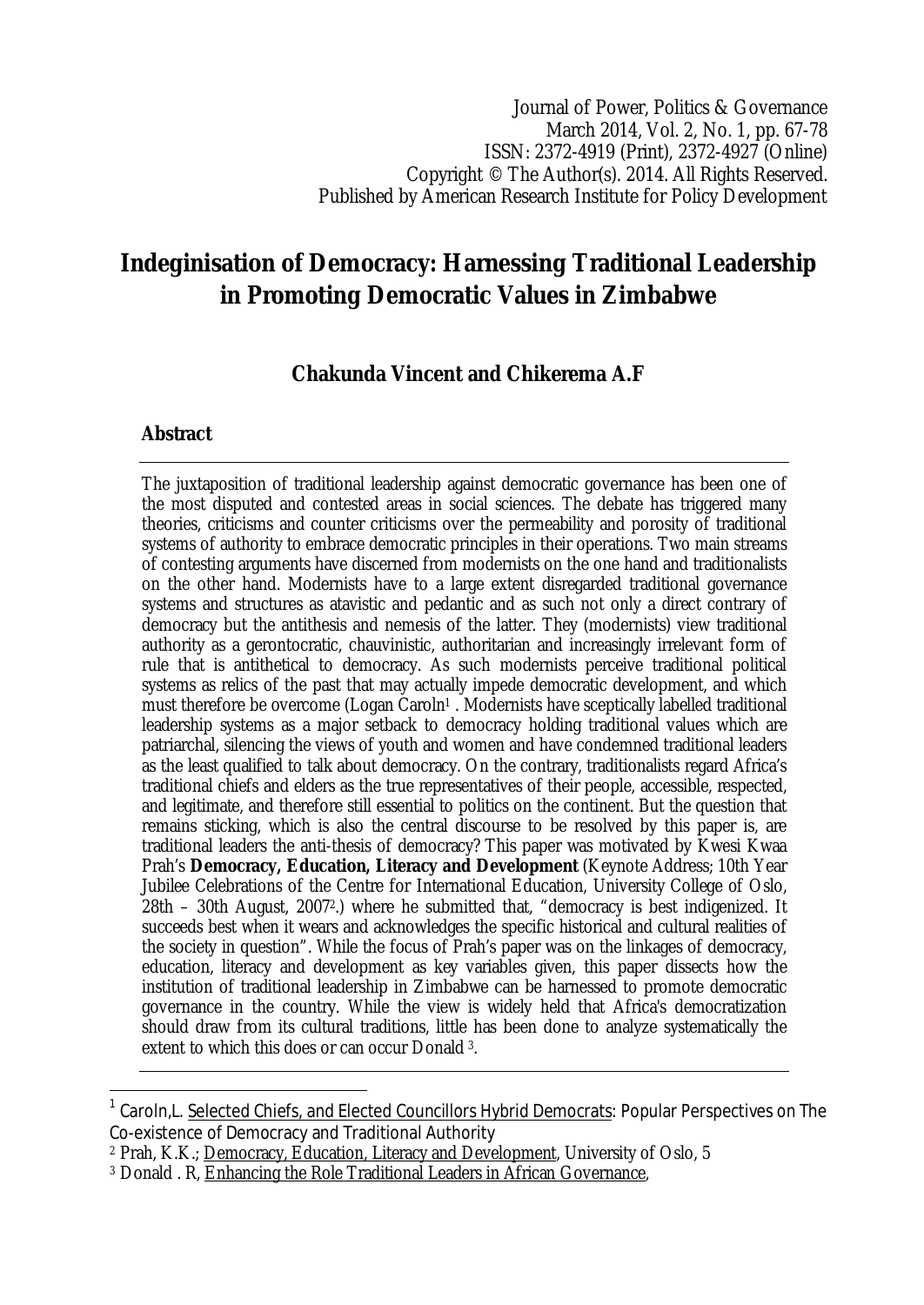## **Conceptualisation of Democracy**

The term ''democracy"' means different things to different people and that conclusion is accepted by most commentators. Indeed, there is a wide range of perspectives as to the meaning and content of democracy as well as to the conditions of its realization; all of which vary depending on the proponents' philosophical, ideological, political, cultural, social, and economic perspectives. This range of perceptions goes from the higher conceptual plane as expressed, for example, by the great thinkers of western civilization and by other great non-western political philosophers, to the practical means of application as expressed by contemporary experts. Therefore, some measure of elasticity, openness and variation is both inevitable and desirable in handling the philosophical and conceptual dimensions of democracy, in both its "synchronic and diachronic comparative manifestations" Prah 4 .

The word democracy came into English in the sixteenth century from the French "democratie, its origins are Greek. The traditional etymology for *democracy* suggests that it derives from two Greek words: *demos*, meaning "the common people", and *kratos*, meaning "rule". Democracy means a form of government in which, in contradistinction to monarchies and aristocracies, the people rule. He further asserts that democracy entails a political community in which there is some form of *political equality* among the people.

Despite all the contradictions, complexity, deception and conflicting meanings of democracy, D. Held defended democracy on the grounds that it comes closest to achieving one or more of the following fundamental values and goods: Equality and justice , liberty , moral self-development the common interest Compromise and accommodation, binding decisions that take everyone's interest into account , social equitability and encompassing and humanistic decisions $^5\!\!$  .

According to Professor David Beetham , democracy is identified by certain key principles, and by a set of institutions and practices through which these principles are realised. Its starting point, like that of human rights, is the dignity of the individual person<sup>6</sup>.

 $\overline{a}$ <sup>4</sup> Prah, K.K<u>.; Democracy, Education, Literacy and Development,</u> University of Oslo, 5

<sup>5</sup> Held. D, Models of Democracy, Stanford University Press

<sup>6</sup> Ibid, 23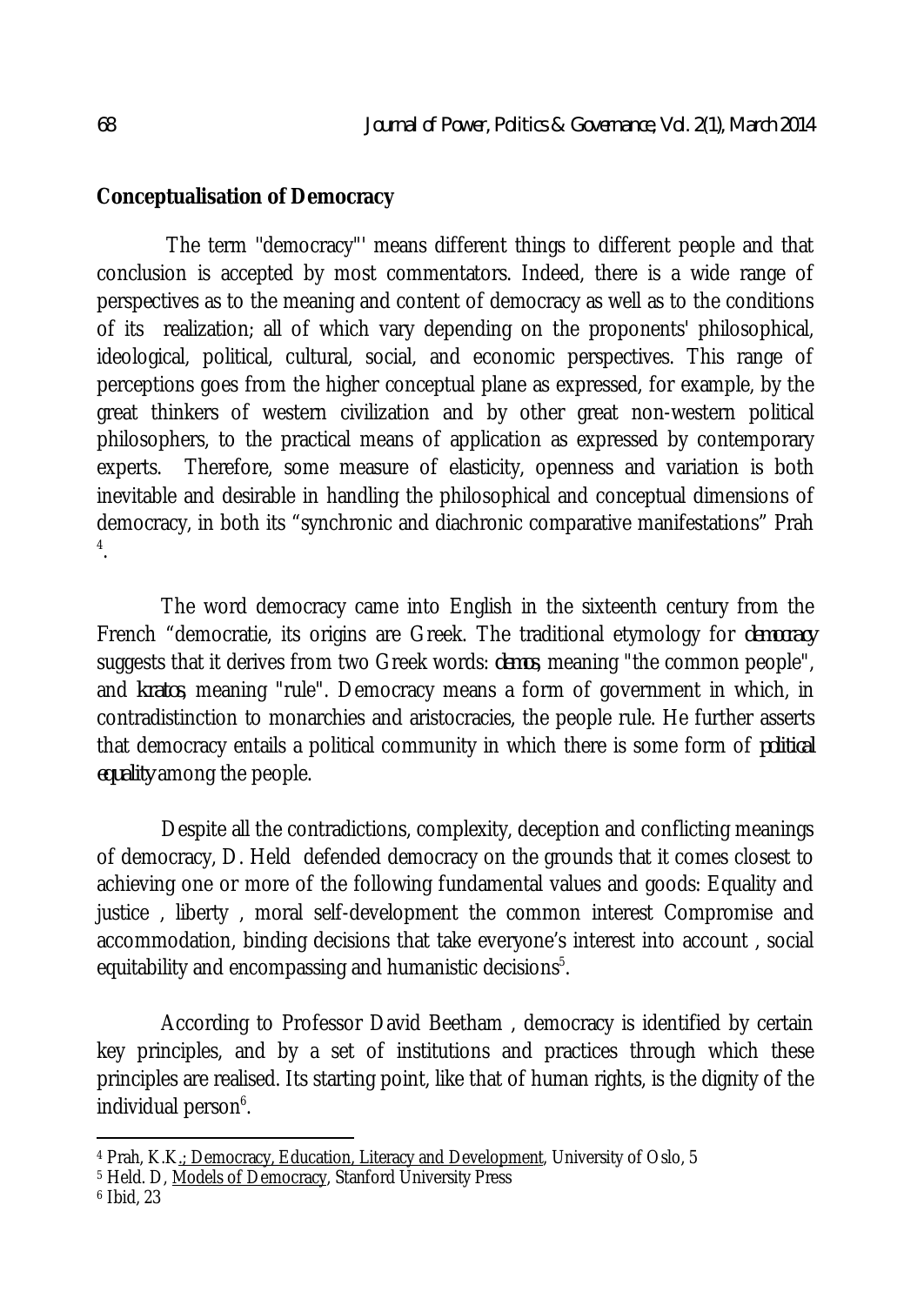However, democracy also has a specific focus - that of decision-making about the rules and policies for any group, association or society as a whole - and a distinctive conception of citizens, not only as the bearers of rights and responsibilities, but as active participants in the collective decisions and policies which affect their lives. The basic principles of democracy are that the people have a right to a controlling influence over public decisions and decision-makers, and that they should be treated with equal respect and as of equal worth in the context of such decisions. These could be called for short the principles of popular control and political equality, respectively.

As Secretary General Boutros-Ghali stated in his 1995 Report to the UN General Assembly: "Democracy is not a model to be copied from certain states, but a goal to be attained by all peoples and assimilated by all cultures. It may take many forms, depending upon the characteristics and circumstances of societies."<sup>7</sup>

## **Traditional Leadership and the Colonial Administration**

In the pre-colonial era, chiefs enjoyed unlimited and undefined powers over the tribe. The chief was the custodian of tribal land and allocated it to tribesman to farm and for residential purposes. The chief was legislator, adjudicator and executor all in one. The system was however unraveled with the advent of colonialism. With colonialism traditional leaders were turned into auxiliaries for the colonial administration and were stripped of much of their powers.

In contextualising the relationship between the chief and the colonial and post-colonial state, Von Trotha argued that the relationship has evolved into one where the chief acts as an intermediary between the state and the people, which the von Trotha refers to as 'intermediary domination'.<sup>8</sup> This reflects an antagonistic relationship between the state and the people . The use of the chief in this way reflects 'the limits of state power to organise directly. They are a sign of the fundamental weakness of the colonial and postcolonial state. They are an indication of a lack of "organisational power" of the state'.

 $\overline{\phantom{a}}$ <sup>7</sup> General Secretary Ghali, B. UN Assembly 1995 Report, 4

<sup>8</sup> Trotha. V, From Administrative to Civil Chieftainancy, Journal of legal Pluralism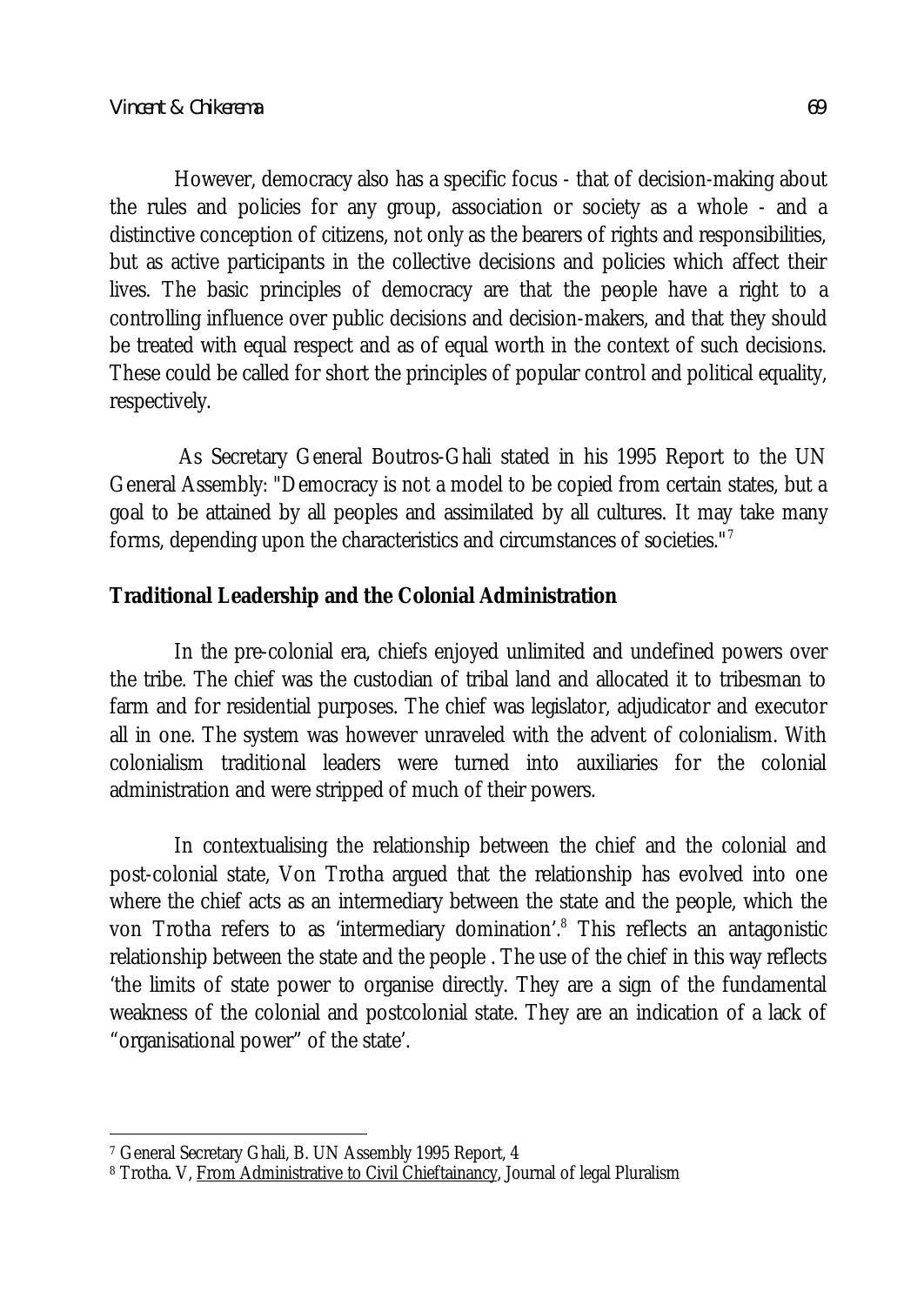In an endeavor to consolidate colonial administration in Southern Rhodesia, successive colonial regimes passed a plethora of legislation that suppressed the political and judicial authority of traditional leaders. Tarugarira observed the institution of traditional authority had to be suppressed and redefined to be congruent to the new political order<sup>9</sup>. Colonial governments changed the nature of chieftaincy by giving them specific administrative responsibilities, incorporating them into the modern ruling apparatus and, hence, politicising them (van Roveroy van Nieuwaal )<sup>10</sup>. This legislation included inter alia, the 1898 Southern Rhodesia Order in Council, the 1910 High Commissioner's proclamation, restructuring of chieftainship in 1914 and 1951, the African Affairs Act of 1957, the Tribal Trust Land Act of 1967 and the African Law and Regional Courts Act of 1969 (Weinrich 1971, chigwedere, Tarugarira  $1^{11}$ . The overall purpose of these enactments was to strategically position traditional leaders to enhance colonial interests. The African Affairs Act which coincided with the rise of African nationalism, for example, was interpreted to mean an attempt to stem the tide of nationalism as chiefs were restored of some of their powers in order to hoodwink them to support the colonial regime.<sup>12</sup>

The colonial administration created what van Rouveroy van Niewaal, and von Trotha agreed to term "administrative chieftaincy"<sup>13</sup>

They further noted that administrative chieftaincy was organized on the basis of three institutional variables which are devolution, hierarchy, and the administrative district. Devolution, through central government dismantled traditional rules of investiture and coercively controlled appointment and dismissal of chiefs through District Commissioners. The integration of chiefs into the colonial administration made chiefs integral elements of local administrative apparatus and hierarchy for sustaining colonial authority. Colonialism changed the bases of power and authority of African chiefs, because African chieftaincy became partly or even totally dependent on the central administrative apparatus.

 $\overline{\phantom{a}}$ 9 Tarugarira.G, Of Heroes, Villains' and Valets: An Introspective Analysis of the Dynamism characterizing

<sup>&</sup>lt;sup>10</sup> Nieuwaal, V.R.V, The Relevance of Traditional Authorities in Africa, Journal of Legal Pluralism <sup>11</sup> Tarugarira.G, Of Heroes, Villains' and Valets: An Introspective Analysis of the Dynamism

characterizing

<sup>12</sup> The African Affairs Act

<sup>13</sup> Nieuwaal,V.R.V. and Trotha, V. The Relevance of Traditional Authorities in Africa, Journal of Legal Pluralism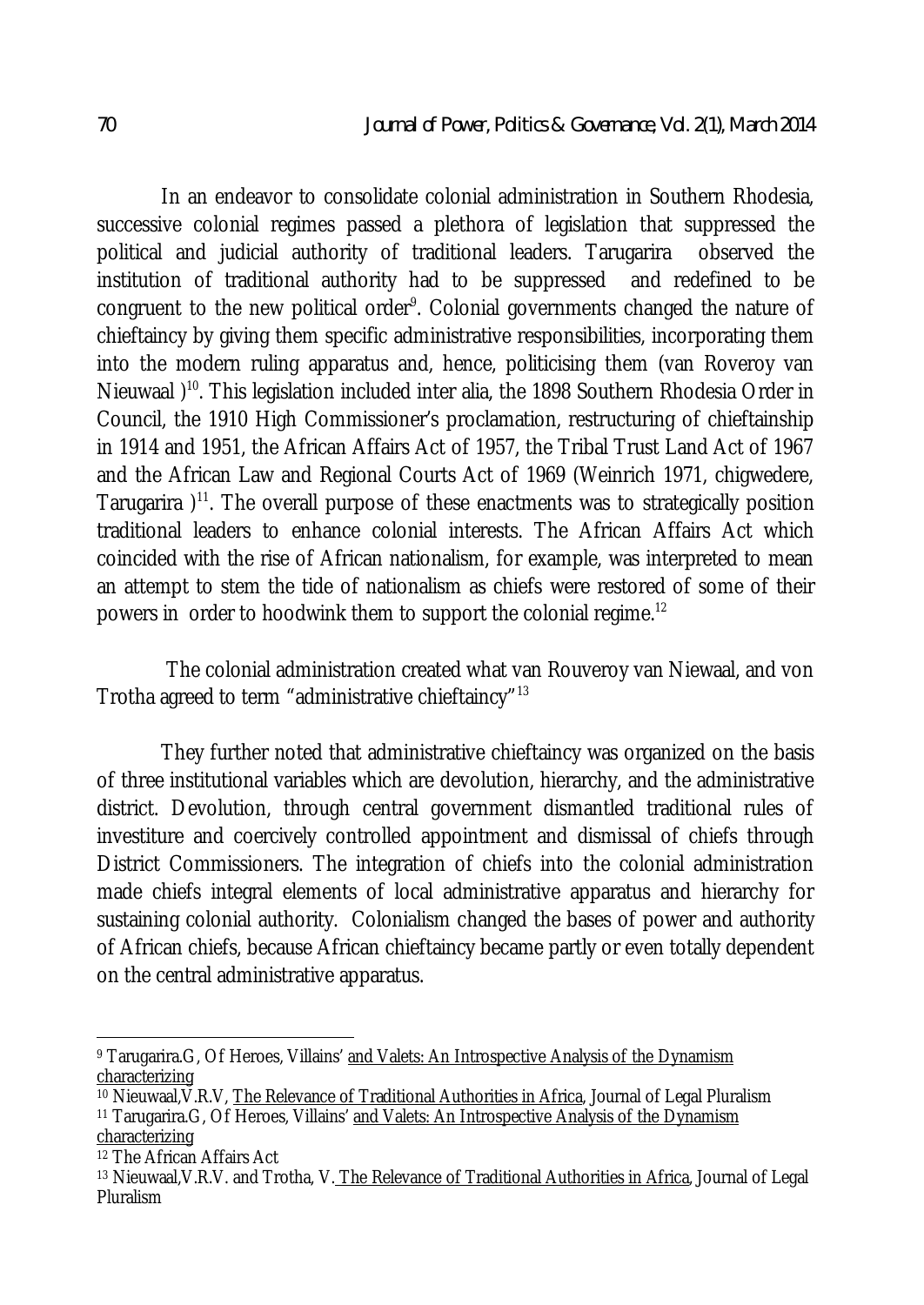"In many cases the institution of chieftaincy itself was reshaped, lost its independence of the state and became more or less part of the political system: it was simply politicized" van Rouveroy van Nieuwal.<sup>14</sup>

## **Traditional Leadership and the Post Independent Government**

The cooptation of traditional leaders in post- colonial Africa in general and Zimbabwe in particular has been a center of controversy and diversity as post-colonial regimes developed different policies that impacted variedly on the jurisdictions of traditional leaders as dictated by the new order. Osei Tutu noted that "As far as postcolonial African regimes were concerned, it is hardly contestable that they saw traditional authorities as a dangerous bastion of rival political power and largely succeeded in dismantling or attenuating their authority"<sup>15</sup>. Indeed traditional leaders were handled skeptically and deemed a threat to the consolidation of the new government. Rather, as will be seen later, the nationalist government in Zimbabwe deemed traditional leaders to be an anachronistic vestige of colonialism that had no place in the new administration and thus relegated the latter to the periphery zones of governance, condemning them to play customary and cultural custodial roles through the Chiefs and Headman Act, Chapter 29.01 of 1982<sup>16</sup>. Tarugarira cemented this observation when he noted that, "the new government felt a strong suspicion and possible fear for chiefs who had associated with the Rhodesian front government hook-line and sinker. They were thrown into the dust bins of obscurity to obliterate their unfavorable influence among the people."<sup>17</sup>

Through the Chiefs and Headman Act, chiefs as alluded earlier chiefs were condemned to customary and cultural custodial roles and had most of the powers allocated to them by the colonial government removed. The said Act eliminated the office of village heads and allocated only three functions to chiefs literally as custodians of cultural and customary values and principles.

 $\overline{a}$ <sup>14</sup> Ibid, 70

<sup>15</sup> Tutu,O.Traditional Systems of Governance and the Modern State, Keynote Address to the Fourth African Development Forum

<sup>16</sup> The Chiefs and Headman Act Chapter 29.01 of 1982

<sup>17</sup> Tarugarira.G, Of Heroes, Villains' and Valets: An Introspective Analysis of the Dynamism characterizing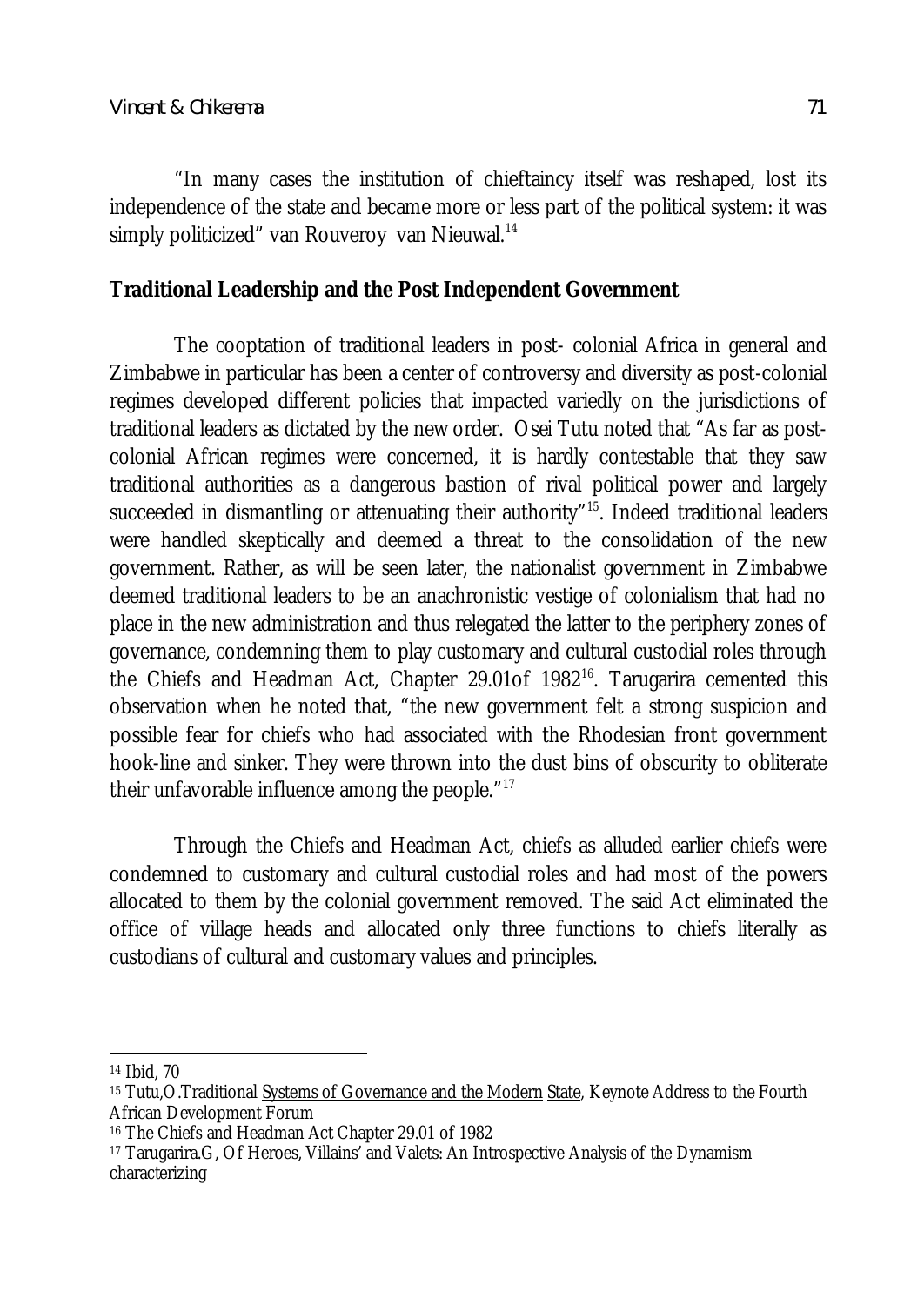In explaining the factors that motivated this Act, Tarugarira noted that, 'the new government felt a strong suspicion and possibly fear for chiefs who had associated with the Rhodesian Front government hook-line and sinker"<sup>18</sup> To further exacerbate the situation, the 1984 Prime-minister's directive saw the shifting of grass root power from traditional leaders to the newly promulgated grass root planning and development structures, the Village Development Committee (VIDCO) and the Ward Development Committee (WADCO)<sup>19</sup>. These structures were molded on party lines and reorganized planning and development in rural Zimbabwe. Makumbe submitted that the employment of VIDCOs and WADCOs was primarily conceived for purposes of creating a one party state which later collapsed $^{\rm 20}.$ 

However, the evident influence of traditional leaders despite efforts by government to thwart their powers, through the Chiefs and Headman Act, chapter 29.01, was challenged by the findings of the Rukuni commission leading to the enactment of the Traditional Leaders Act, chapter 29.17 of 1998. The findings of the commission placed that traditional leaders are the true representatives of their people, accessible and therefore essential to the politics of the nation and the building of democracies. The inextricable relationship and contribution of traditional leaders in successful implementation of development programmes was also reinforced. The commission further strengthened that that there is growing recognition that African communities being mostly rural, continue to place high value on indigenous customs and tradition in their day to day lives. The Traditional Leaders Act, chapter 29.17 restored most of the powers of traditional leaders, allocating 23 functions to chiefs as provided on section 3 of the Act, compared to 3 functions allocated in the Chiefs and Headmen Act, chapter 29.01. <sup>21</sup>The passing of the Traditional Leaders Act has been handled differently by different scholars. Some felt that ZANU PF was fast loosing support from the traditional rural stronghold and had no option other than to coopt traditional leaders who had then assisted the party in rejuvenating its political capital.

 $\overline{a}$ <sup>18</sup> Ibid, 10

<sup>19</sup> The Prime Minister's Directive of 1984/85

<sup>20</sup> Makumbe ,J. Zimbabwe's Hijacked Election, Journal of Democracy, 13.4

<sup>21</sup> The Taditional Leaders Act, Chapter 29.17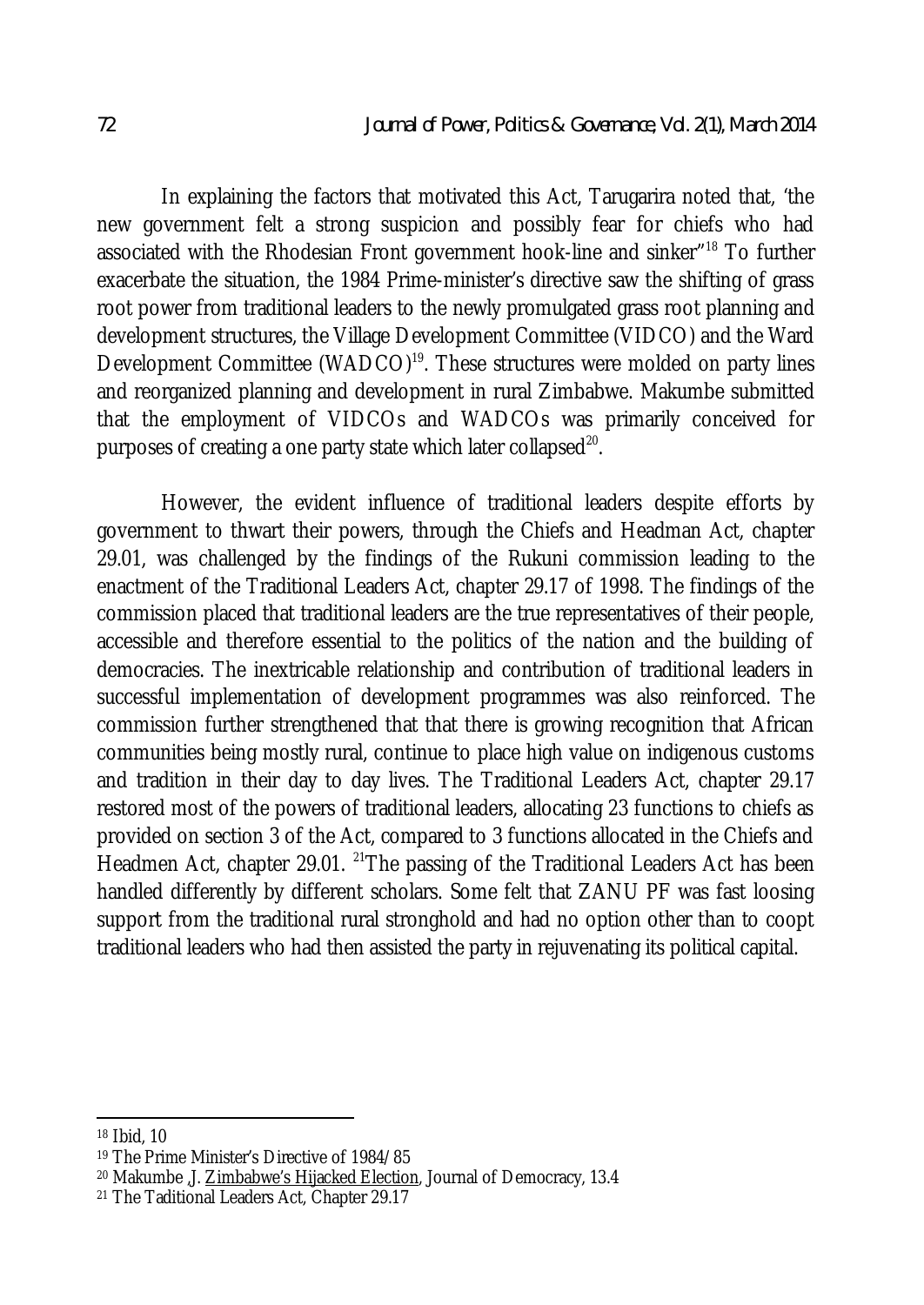#### **Traditional Leadership and Democratic Governance: A Juxtaposition**

Whilst it has been agreed that the task of juxtaposing democracy and traditional leadership is a contentious subject, there again seems to be a laxity by many scholars to explore this area for what Sithole  $\text{``attributed to a fear of the unknown''}^{22}$ . However this analysis of traditional leadership and democracy should be resolved at a conceptual level as practical work hinges on this (Sithole  $)^{23}$ . As alluded earlier the raging debate has been theoretically and conceptually hinged between the so-called traditionalists and modernists focusing and stressing much on their ideological differences without exploring how best indigenous traditional leadership systems can be harnessed to enhance democratic governance in the continent. Prah strengthened this view where he noted that "democratic systems can themselves be historicized and seen to be products of specific historic situations"<sup>24</sup>. Therefore any form of governance that disregards the historical context of a society in question suffers lack of sustainability in its application with very marginal success if any. Since the recent processes of democratization in Africa traditional forms of authority, such as chieftaincy, have come back into the spotlight of interest, especially with respect to the role of chiefs as an intermediary between the state and the citizen, a role already created by the colonial conqueror (E Adriaan B and van Rouveroy and van Nieuwaal)<sup>25</sup>. Notwithstanding criticism therefore, the centrality of traditional leadership in consolidating the democratic dispensation should be thoroughly explored and evaluated to resolve the gaps in the practice of liberal democracy in Africa.

Mugabe addressing Zimbabweans gathered to celebrate independence day stressed that the problem with the application of the so-called democratic principles in Africa was that little under study was conducted in the African context as to what form, nature and shape African democracy should take and rather focus was on copying and pasting what he has often perceived as euro-centric and American modes of democracy.

 $\overline{a}$ <sup>22</sup> Sithole. P, <u>Fifteen Year Review on Traditional Leadership,</u> Human Science Research Council. <sup>23</sup> Ibid, 5

<sup>24</sup> Prah, K.K.; Democracy, Education, Literacy and Development, University of Oslo

<sup>&</sup>lt;sup>25</sup> Rouveroy ,V and Nieuwaal, V. The Relevance of Traditional Authorities in Africa, Journal of Legal Pluralism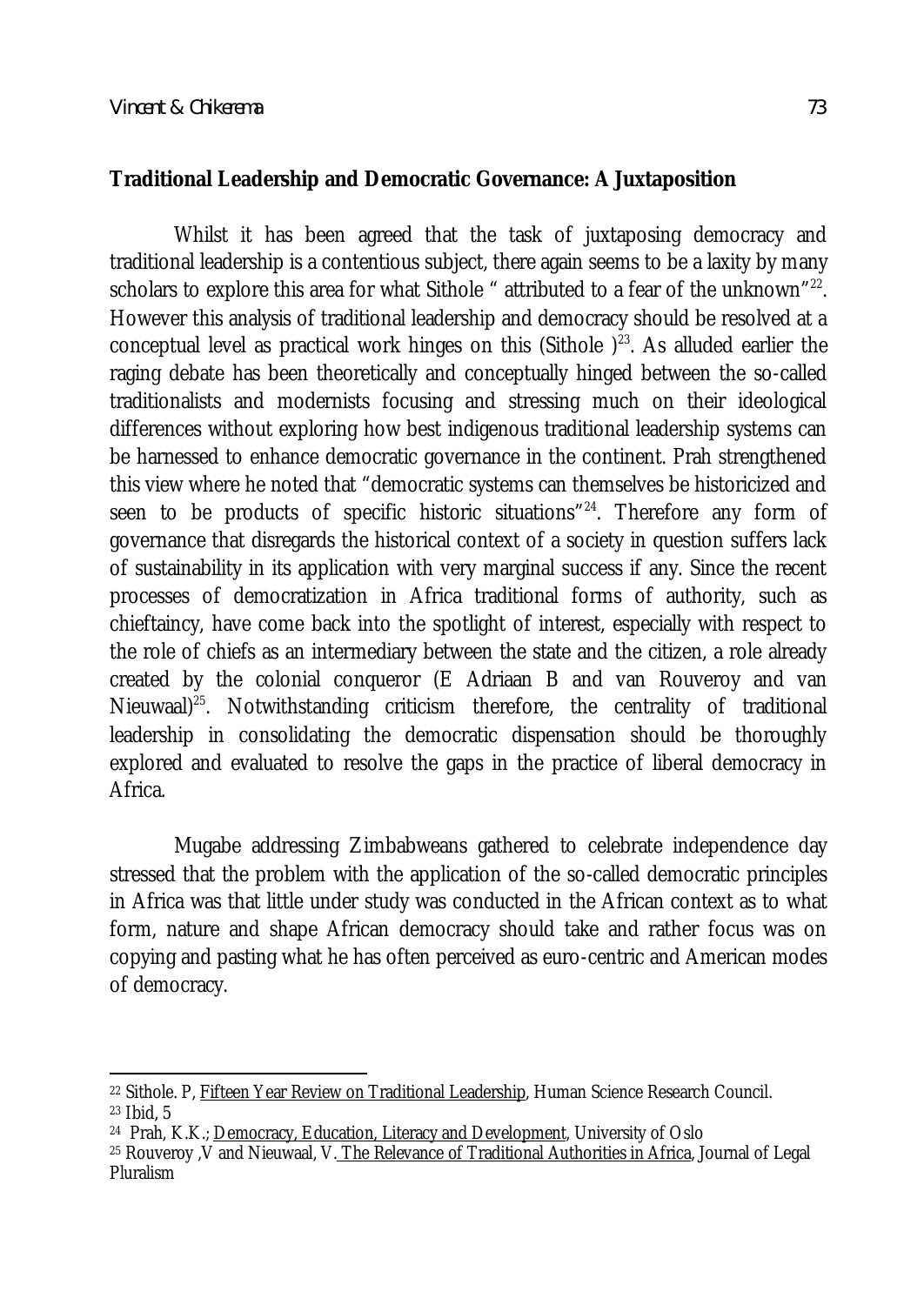Whether such variations exist in conceptual terms it is however important to note that the history and values of Africans in general and Zimbabweans in particular should significantly influence any form and shape of governance in the continent for purposes of sustainability. Chemhuru seems to concur with this perspective when he contended that "liberal democratic principles are incompatible and inconsistent with Zimbabwe's political mores and history in general"<sup>26</sup>. Prah also stressed that "democracy has best chance of institutionalized success when it is homegrown and enjoys the active participation in its development by the society as a whole" $^{27}$ . This implies the dynamics and non-static nature of democracy and that it is contingent on social specificities. The classical Greek democracy which was based on a social structure of slavery should always be reminder to all researchers wishing to traverse this terrain.

In his discussion of the "the principle of 'civil chieftaincy' Von Trotha drew a distinction between the expected outcomes of representation and democracy from the African perspective on one hand and European tradition on the other hand<sup>28</sup>. He submitted that African perception of representation by a chief is not meant in the Western tradition of representation, based on universal suffrage, free elections, secret ballot and other democratic variables from a liberal perspective. It is instead 'grounded on a social and moral idea of representation' and is based on 'communitarian forms of social relationships…the unity of sacred traditions and common religious beliefs…the construction of a common history…and the unity which domination demands'. Sithole concurred with this perspective and further contented that Africa practice a different form of democracy-one that is not overtly concerned about how the system come into being, but about its impact on negotiating practical issues of social welfare on a case by case bases<sup>29</sup>. This results in the differences that exist between customary justice and the state justice system, the latter being based on very rigid lines.

 $\overline{a}$ 

<sup>&</sup>lt;sup>26</sup> Chemhuru. M, <u>Democracy and the Paradox of Zimbabwe</u>: Lessons from the Traditional Systems of Governance, Journal of Legal Pluralism.

<sup>&</sup>lt;sup>27</sup> Prah, K.K.; Democracy, Education, Literacy and Development, University of Oslo

<sup>&</sup>lt;sup>28</sup> Trotha, V. . The Relevance of Traditional Authorities in Africa, Journal of Legal Pluralism

<sup>29</sup> Sithole . P , Fifteen Year Review on Traditional Leadership, Human Science Research Council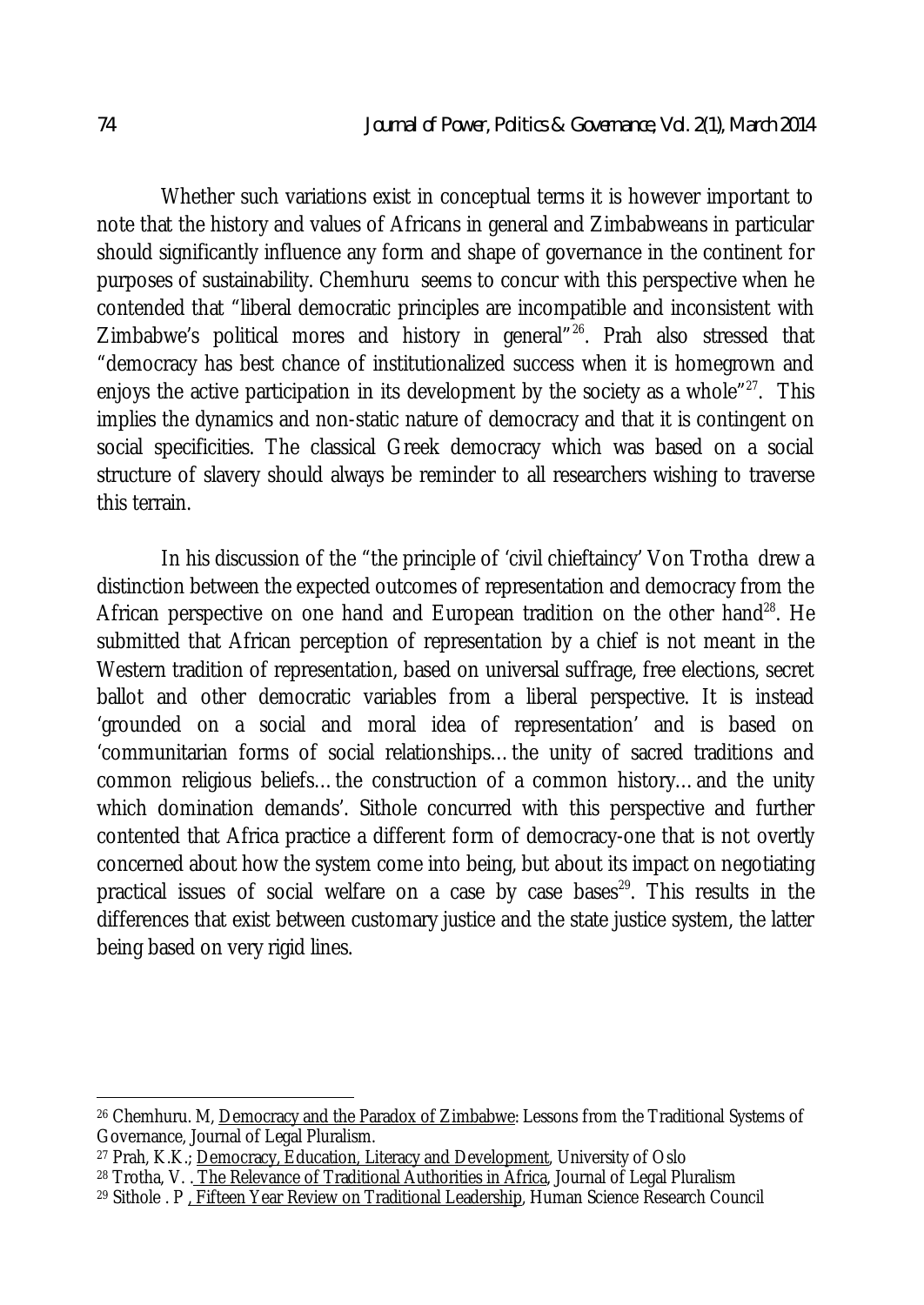In his assumption of a traditionalist perspective, Keulder  $30$  viewed the institution of traditional authority and its procedures of governance as not only a simpler form of government, but a more accessible, better understood and a more participatory one. It is accessible because it's more closer to the subjects than any other system of government. In this regard, subjects have more direct access to their leaders because they live in the same village and because any individual can approach the traditional leader and request for a meeting, decision making is based on consensus, which ensures greater harmony and unity. It is transparent and participatory because many people attend tribal meetings and express their views directly and not through representatives and lastly harmony and unity prevail because the interest of the tribal community rather than an individual is expressed. Von Trotha summed that the chief is where local debate is focused, where conflicting opinions and ideas can be voiced and hence considered it is direct democracy, as opposed to representative democracy $3^1$ . These cardinal points give traditional leadership a strategic comparative advantage in promoting a democratic dispensation than any other form of leadership.

While this paper accepts unconditionally that people have a platform of participating in national government through parliamentarians politically elected, this representation is not enough to cut across the political divide to the customary and cultural custodial roles. Traditional institutions provide leadership which is rooted in culture and customs and this form of administration if reconciled with modern democracy can be used as a tool of enhancing a democratic indigenous society. Prah's conceptualization of democracy reflects the need to indigenize democracy to acknowledge the specific historical realities in the African society hence he proposed homegrown democracy that enjoys the active participation in its development by the society as a whole<sup>32</sup>. Thus the institution of traditional authority can be used as a tool of balancing traditional authority against modernity and hence an "Africanized" democratic dispensation.

 $\overline{\phantom{a}}$ <sup>30</sup> Keulder.C, State, Society and Democracy, Macmillan Publishers.

<sup>31</sup> Trotha. V , The Relevance of Traditional Authorities in Africa, Journal of Legal Pluralism

<sup>32</sup> Prah, K.K.; Democracy, Education, Literacy and Development, University of Oslo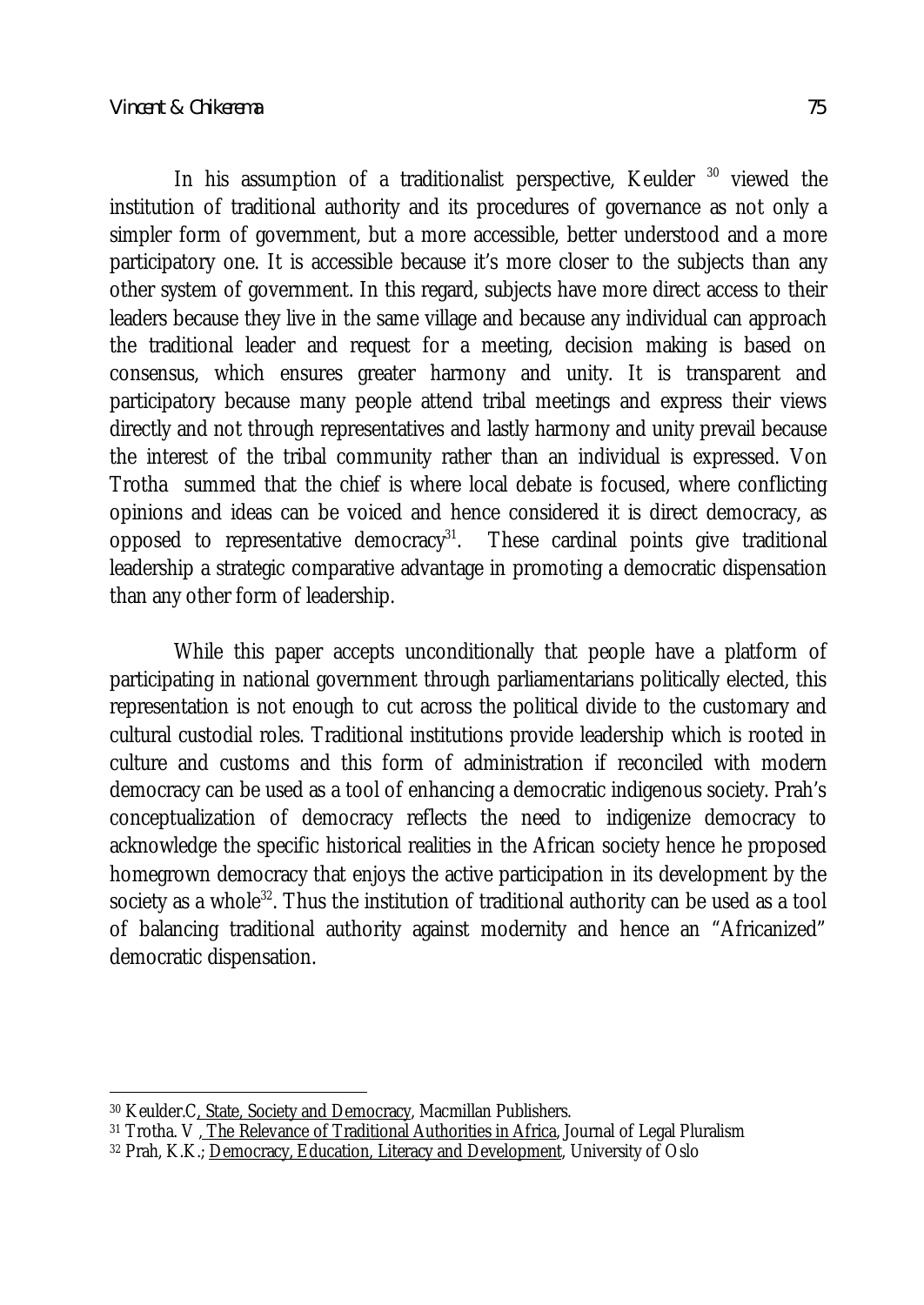A microscopic diagnosis of traditional leaders and their courts by the South African Law Commission (1999) found them effective and having a comparable advantage over other modern justice delivery systems because the following factors $33$ :

Accessibility-traditional courts exist in almost every area of jurisdiction of a traditional leader making the judiciary system accessible in terms of social distance and they are cheap since legal practitioners are not permitted.

Simplicity and informality**-**procedure in traditional courts is simple, flexible and expeditious. Procedural informality of African traditional courts has been held out as a major advantage over the Western style courts.

Language-language of the court is invariably the local language of the disputants, with no risks of distortion through interpretation makes the courts more effective.

Rather than considering elective representation a sine qua non for democracy indispensable with the liberal democratic mantra, a fundamental question is whether the democratization discourse, as it is being articulated in the African context, provides the most appropriate framework for inventing the future, given the pluralistic composition of African societies (von Trotha 1995, Davidson 1992)<sup>34</sup>. Worse still the majoritarian principle of liberal democracy, have often created problems in reconciling the majority with the minority that can also be a majority in its own right as argued by Chemhuru<sup>35</sup>. Electoral systems and processes as a perceived panacea and key ternate of multi-party democracy have often yielded negative results in many African countries characterized by fanned election violence, choruses of disapproval of free elections conflicts and hate amongst people holding on to different and diverse political opinions in the post-independence. In the name of gaining political mileage over the other, politicians have often promoted and funded political violence and most elections have been bloody and characteristically suppressive of the views of the people.

 $\overline{a}$ 

<sup>&</sup>lt;sup>33</sup> South African Law Commission

<sup>&</sup>lt;sup>34</sup> Trotha. V,, From Administrative to Civil Chieftainancy, Journal of legal Pluralism

<sup>&</sup>lt;sup>35</sup> Chemhuru. M, Democracy and the Paradox of Zimbabwe: Lessons from the Traditional Systems of Governance, Journal of Legal Pluralism.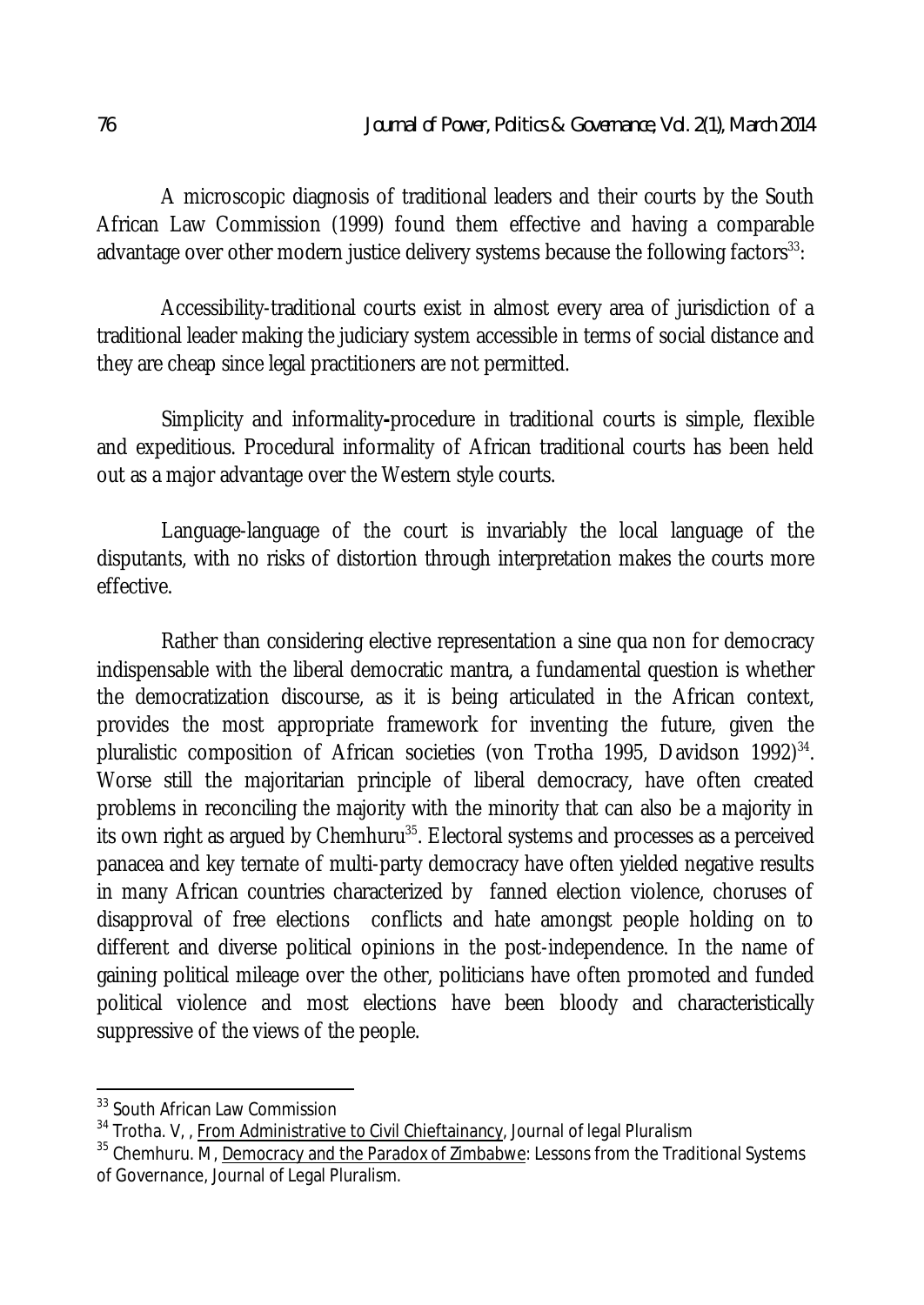The ideological conflict between Zimbabwe African Union Patriotic Front (ZANU PF) and the Movement for Democratic Change (MDC)'s concept of multiparty democracy has breed violence and in the process divide traditional communities against political lines. The Zimbabwean general elections of 2000, 2002, 2005, 2008 were all marred by political inspired violence and were reduced to a shame. Perceived political opponents were murdered in cold bloody for holding divergent political views. Today, Zimbabwe's credibility for a peaceful elections hangs on the balance because of this violent political history.

chieftaincy has re-emerged as an important vehicle for more or less authentic indigenous political expression. (Van rouveroy van nieuwaal) $36$ . Wiredu noted that "all decisions of the council were based on consensus<sup>37</sup>. The elders would keep on discussing an issue till consensus was reached, a method that contrast with the decision by majority vote that prevails in modern democracies.

## **Conclusion**

 $\overline{\phantom{a}}$ 

In this paper, it has been argued that there is need to re-examine the concept of liberal democratic governance and reconcile it with Zimbabwean value systems and traditions in order to enhance its applicability. It argued that democracy has the best chance of institutionalized success if it is located within the broader framework of the historical values of the society in question. The perception that democracy is better understood by Zimbabweans if it is homegrown and has the active participation by traditional societies as a whole is widely held in this paper.

<sup>36</sup> Nieuwaal, V.R.V. , The Relevance of Traditional Authorities in Africa, Journal of Legal Pluralism

<sup>37</sup> Wenduru. K, Democracy and Consensus in African Traditional Politics, Indiana University Press, 163